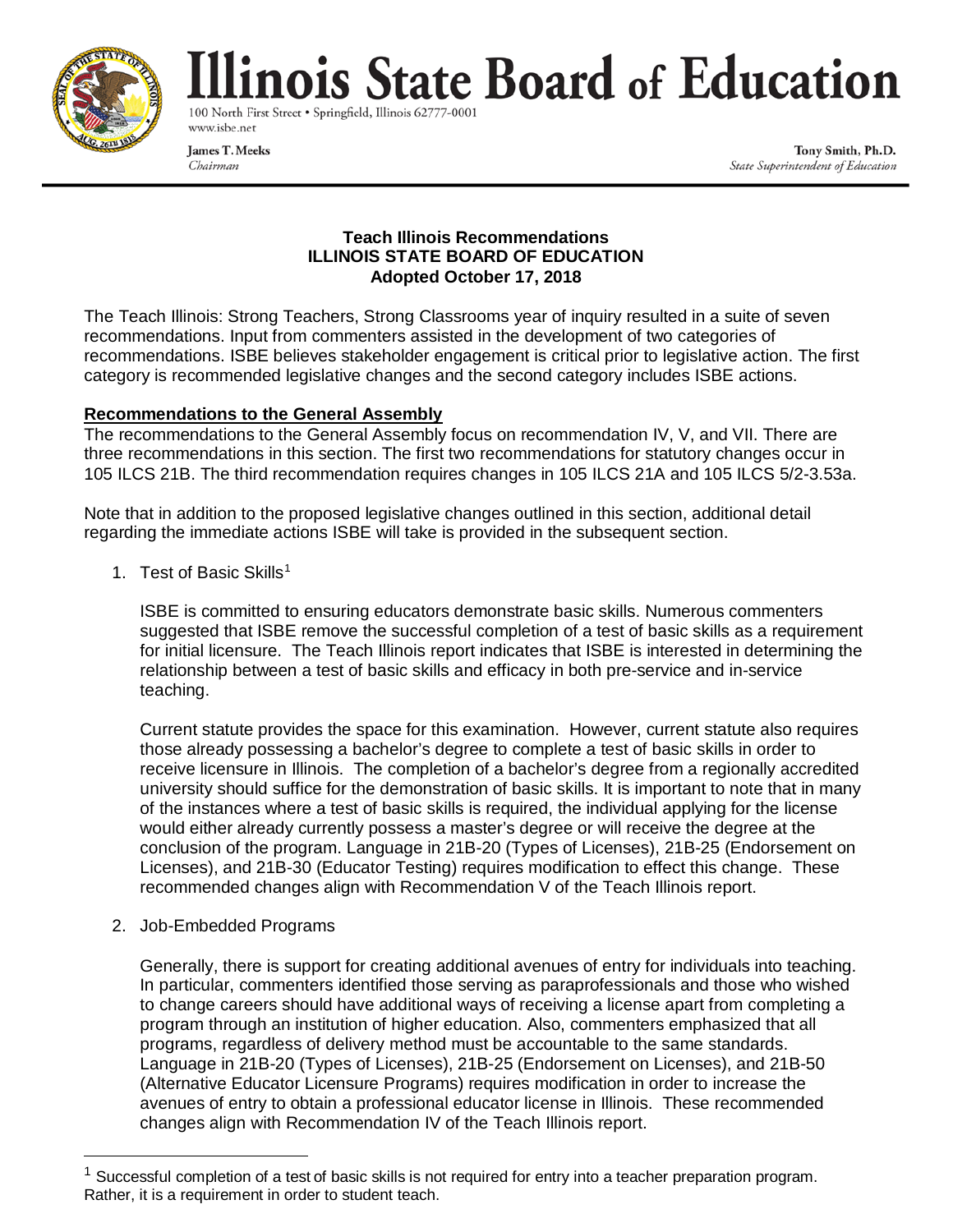#### 3. Funding for Mentoring Programs<sup>[2](#page-1-0)</sup>

ISBE continues to advocate for both teacher and principal funding for mentoring. In recent years, however, funding in these areas is virtually non-existent. In addition to participant feedback, a growing body of research supports the importance of early career mentoring as a central means of retaining teachers and principals as well as increasing instructional efficacy.

Section 21A-10 provides, when funds are appropriated, for new teacher induction and mentoring grants.<sup>[3](#page-1-1)</sup> These grants focus upon supporting teachers in developing the skills and strategies necessary for instructional excellence.<sup>[4](#page-1-2)</sup>

New Principal Mentoring Program, which began in 2007, provides funds, when appropriated, for mentoring of principals in data analysis, building, professional learning communities, developing distributive leadership practices, and aligning professional learning and instructional programs.<sup>[5](#page-1-3)</sup>

In addition to the aforementioned, induction and mentoring supports should be available to the teacher or principal with multiple years of experience. Including these individuals within the previously identified statute requires modification to portions of 105 ILCS 105 21A and 105 ILCS 5/2-3.53a.

Advocating funding for this work this section along with continued advocacy for fully funding Illinois school districts provides the infrastructure necessary in order to create the greatest likelihood that teachers and principals stay in their schools or working in the profession within Illinois.

This recommendation aligns with Recommendation VIII in the Teach Illinois report.

## **ISBE Actions**

The recommendations in the Teach Illinois report provide opportunity to initiate new work (e.g., Recommendations I and V) as well as coordinate with projects that are ongoing (Recommendations II, III, IV, VI, and VII). In order to develop and implement the most durable solutions, ISBE is committed to working with stakeholders possessing expertise and interest within each recommendation.

## **Recommendation I**

1. It is essential to highlight and celebrate the work that teachers do every day in order to elevate the teaching profession, as well as develop common understandings of the value of this work within a larger community. At the same time, it is also important that the identification of what is recognized is led by those in the communities where the work is occurring. Thus, elevating the teaching profession requires the participation from a wide group of stakeholders that includes practitioners, those expressly focused on matters of educational policy and, equally important, those who reside in communities and who can serve as the strongest spokespeople for this work.

ISBE will coordinate a campaign that provides an accurate image of the work that occurs in schools through a variety of avenues (e.g., social media, community outreach) and identify and support those within diverse communities who can serve as the strongest voice to share this work. The work includes contemplating a variety of issues to address and engage including compensation, working conditions, and professional growth. In addition to sharing both broadly

<span id="page-1-0"></span><sup>&</sup>lt;sup>2</sup> Please see ISBE recommendation VII for additional information on quality assurance.

<span id="page-1-1"></span> $3$  The New teacher Mentoring and Induction grants began in 2004-2005.

<span id="page-1-2"></span><sup>4</sup> 105 ILCS 5/21A-10

<span id="page-1-3"></span><sup>5</sup> 105 ILCS 5/2-3.53a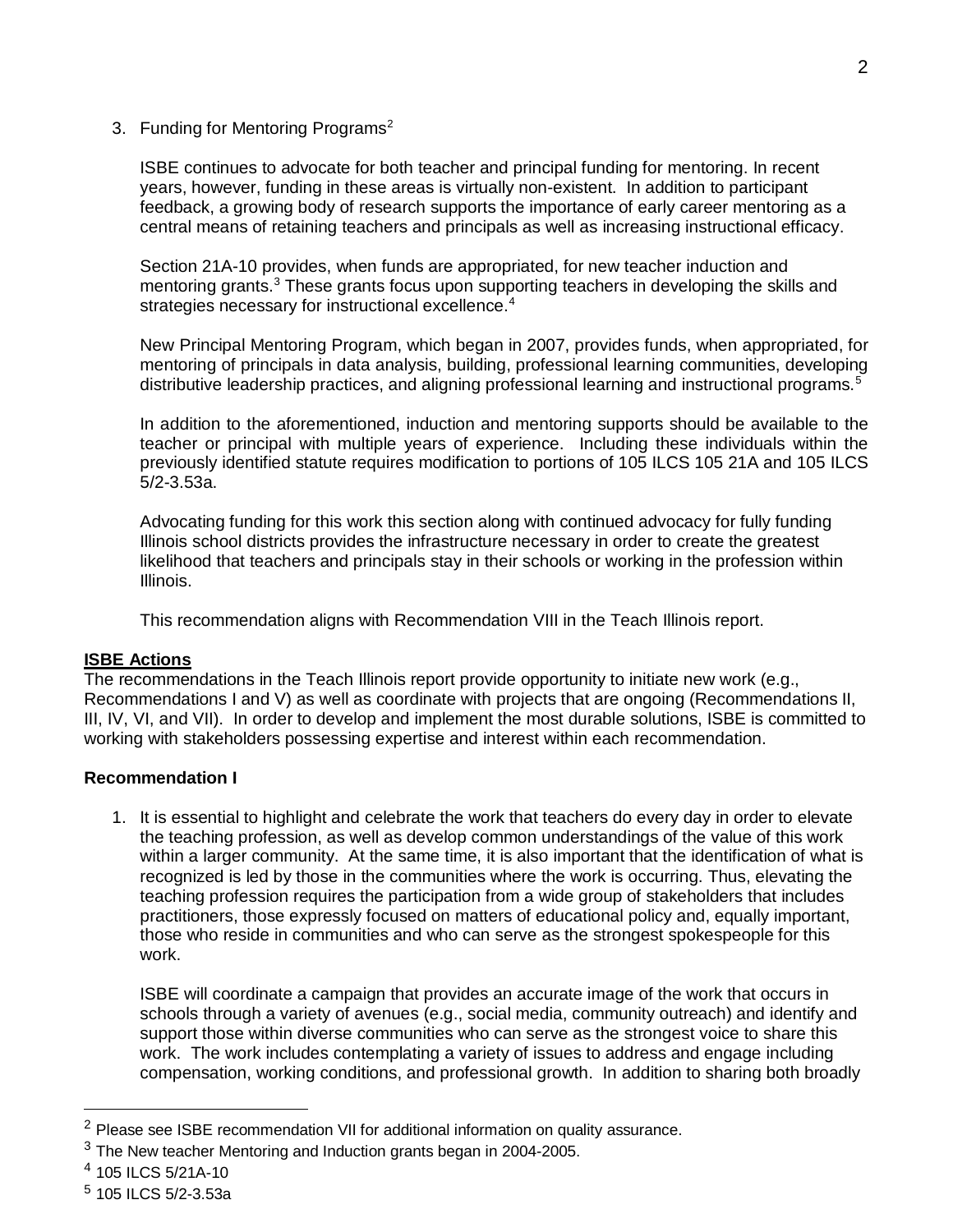and locally the work occurring in schools, using community-based advocates provides a credibility to the message and may assist in the recruitment of individuals into the field as the messages shared within communities are locally specific.

Timeline: ISBE will send out invitations in November and convene the group in the winter 2019. A more detailed timeline will be determined as a result of the first convening.

## **Recommendation II**

2. ISBE will continue to work with stakeholders on the identification of a college and career pathway endorsement in education.<sup>[6](#page-2-0)</sup> This is exemplified by the work being done in Township High School District 214 in Cook County and Rockford Public Schools as well as the opportunities presented by the Postsecondary and Workforce Readiness (PWR) Act, the Dual Credit Quality Act, ESSA, and the reauthorization of the Carl D. Perkins Career and Technical Education Act.

Timeline: As part of the PWR Act, a career pathway within the Health and Public Service Career Cluster should be formally identified no later than March 2019. This work is currently ongoing within the 60x25 regional network located at Northern Illinois University.

# **Recommendation III**

3. Many commenters identified the importance of partnerships between districts and colleges and universities with approved preparation programs. Some wrote that the partnerships must be robust and move beyond colleges and universities simply requesting placements for its candidates.

ISBE will host regional peer-to-peer meetings between school districts, ROEs/ISCs, and institutions of higher education to identify effective partnership models in Illinois and to create guidance on developing mutually beneficial partnerships.

More specifically, questions such as the following will be considered:

- What are the elements of a successful partnership between districts and colleges/universities for the purposes of educator preparation?
- How can institutions of higher education, ROEs/ISCs, and districts work together to target high high-needs areas within a district or region?
- What experiences and supports are necessary in order to recruit, prepare, and retain a diverse teacher candidate corps?

Timeline: ISBE will begin to establish meeting dates and locations imminently. The first meetings will occur in the spring of 2019 and meet quarterly thereafter.

4. As ISBE was formulating the Every Student Succeeds Act State Plan for Illinois, it identified a competitive grant that provides awards for a school district and an institution of higher education with approved educator preparation programs to partner in order to develop innovative approaches to fieldwork required in the preparation of teacher candidates. Information about these partnerships will also be shared via peer-to-peer learning.

Timeline: The Innovative Fieldwork grant will be released by December 1, 2018. The intent is for planning work to occur in spring 2019 and for study to occur during the 2019-20 school year

<span id="page-2-0"></span><sup>&</sup>lt;sup>6</sup> One mechanism for this work is using the Educators Rising program. Educators Rising provides the opportunity for partnerships between districts and higher education as well as offering dual credit. There are multiple ways to modify the program to meet local needs. At this time, there are a small number of Educators Rising programs at Illinois institutions of higher education.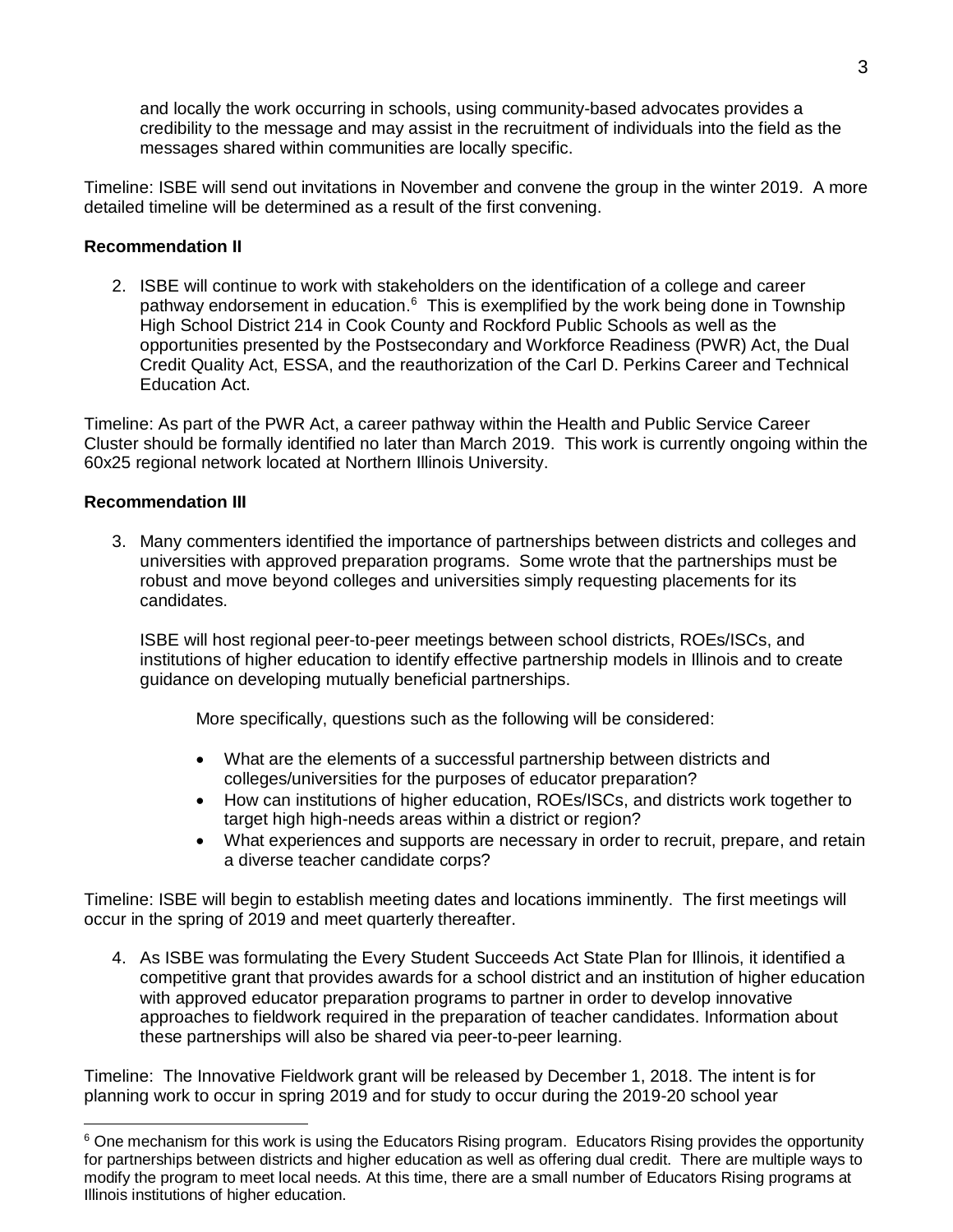## **Recommendation IV**

5. Many of the commenters suggested that collaboration with stakeholders in the development of results-based, innovative programs is imperative. To this end, ISBE will work with the Illinois Board of Higher Education (IBHE), the State Educator Preparation and Licensure Board  $(SEPLB)^7$ , and other stakeholders to identify appropriate and necessary competencies a beginning teacher must demonstrate as well as innovative models of delivery that emphasize inputs and outputs. This work aligns with the recommended statutory changes for Job-Embedded Preparation Programs identified previously.

Timeline: Introduce this work at the next meeting of SEPLB (December 2018) and work through September 2019 to identify competencies and delivery models. Begin drafting rules in September 2019 to bring before SEPLB and ISBE in November 2019.

- 6. ISBE will repeal Section 25.620 in order to clarify that teacher candidates may be compensated during student teaching.<sup>[8](#page-3-1)</sup>
- 7. ISBE will include the recommendations from higher education deans regarding subsequent endorsements in Part 25.100 (e.g., 18 course hours for the receipt of a subsequent endorsement or successful completion of the applicable content test).
- 8. In Part  $25.100<sup>9</sup>$  $25.100<sup>9</sup>$  $25.100<sup>9</sup>$  ISBE will include a provision for an individual to receive a subsequent endorsement through the successful completion of the applicable content test.

Timeline: Part 25 (Educator Licensure) will open in December 2018. These changes will be shared with SEPLB and ISBE at their respective December meetings.

9. ISBE will develop a multi-step approval process. This process will focus, generally, upon providing a means for programs to demonstrate capacity and then a multi-year time period during which to collect data to use for formal approval.

Timeline: ISBE will work with members of Partnership for Educator Preparation (PEP), Diverse Learner Ready Teacher (DLRT), Continuous Improvement Community of Practice (CICP)<sup>[10](#page-3-3)</sup>, SEPLB, and other stakeholders beginning in December 2018 to identify the multi-step preparation program approval and appropriate outcome indicators. This work will be completed no later than December 2019.

10. Illinois school districts have many educators with great expertise in supporting English Learners (ELs). ISBE will partner with the Illinois Bilingual Advisory Council<sup>11</sup> to develop criteria for district-based programs leading to the ESL/bilingual endorsement in order to ensure that practicing teachers are best able to support ELs.

<span id="page-3-0"></span> $^7$  SEPLB membership includes faculty from colleges and universities with approved preparation programs, regional superintendents of schools, and practicing teachers and administrators. IBHE is represented by an exofficio member.

<span id="page-3-1"></span><sup>&</sup>lt;sup>8</sup> One commenter stated that ISBE does not currently allow candidates to student teach outside of Illinois. This rule was modified in the spring 2017 to allow candidates to student teach outside of Illinois.

<span id="page-3-2"></span> $9$  Also, references to Part 25.100 will be included, where applicable, in modifications to other portions of Part 25 (e.g., 25.37, 25.43, 25.96, among others).

<span id="page-3-3"></span><sup>&</sup>lt;sup>10</sup> PEP membership includes district and building leaders, district hiring managers, teachers, and college and university faculty. DLTR membership includes elected officials, building leaders, and teachers. CICP membership includes higher education administrators, district and building leaders, and district data coordinators.

<span id="page-3-4"></span><sup>&</sup>lt;sup>11</sup> Membership on the Illinois Bilingual Advisory Council is determined on the basis of experience in or knowledge of the various programs in bilingual education. Current membership includes district leaders, Regional Office of Education staff, district bilingual directors and coordinators, and individuals from policy groups.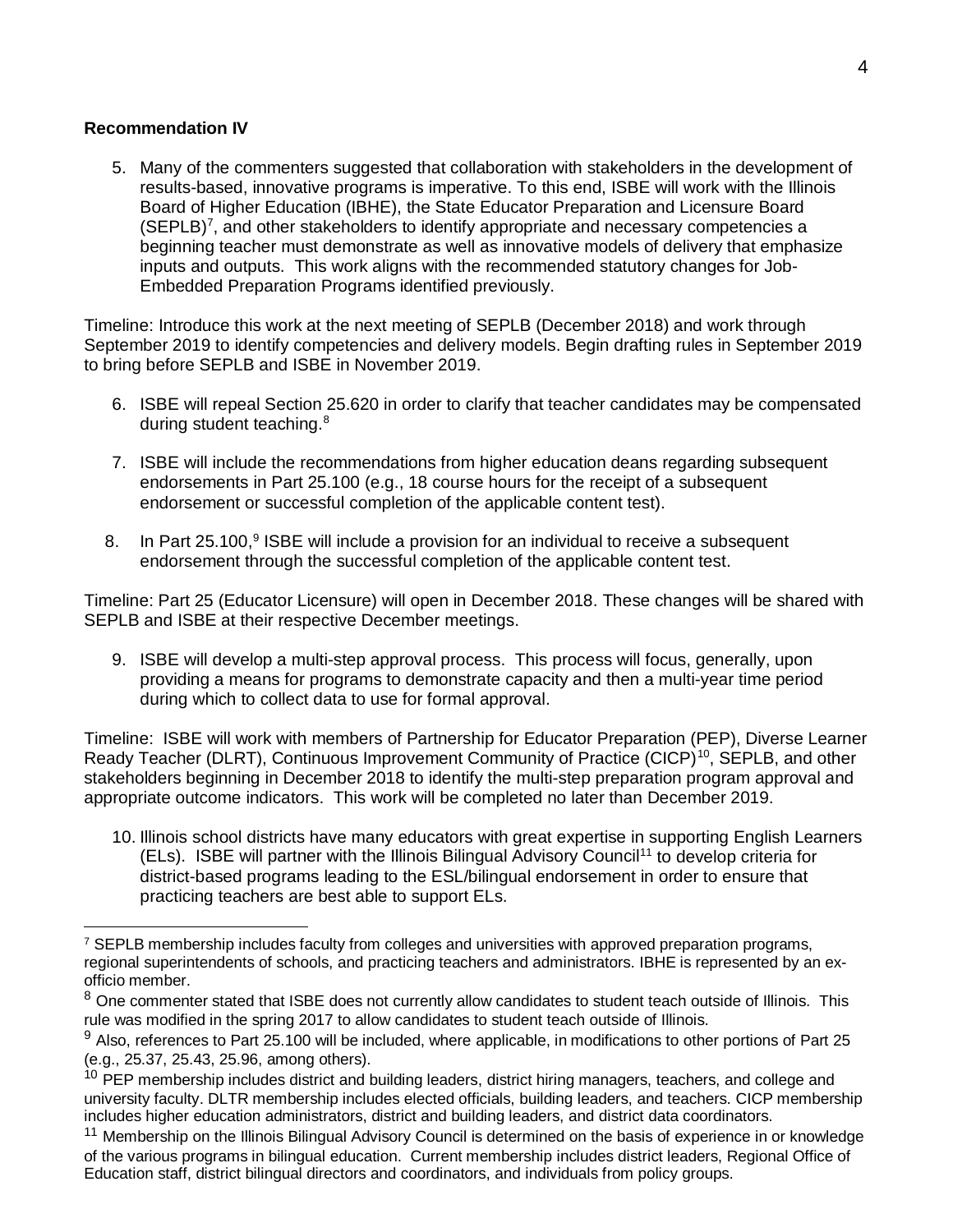Timeline: This work will commence in early 2019. Recommendations will be provided to ISBE no later than September 2019.

#### **Recommendation V**

11. ISBE will continue to require a test of basic skills for the issuance of a license for those individuals who have not completed a bachelor's degree yet. The ACT or SAT will be used as the test(s) of basic skills a candidate may use. The TAP will be discontinued on June 30, 2019. Prior to June 30, 2019, teacher candidates may continue to complete the TAP test or complete either the SAT or ACT.

As identified in the Teach Illinois report, examining the relationship between performance on a test of basic skills and the effectiveness of pre-service and in-service teachers will provide ISBE insight into both the appropriate instrument(s) for this work as well as the content of the exam. To be sure, ACT and SAT scores are two means of doing this. In addition, some stakeholders suggested another way of considering basic skills is through the student submission of a portfolio. Indeed, in addition to math, reading, and writing, a portfolio approach can also include other experiences or work that can be understood as "basic skills" (e.g., demonstrated experience/evidence of engaging students, work-based learning experiences, and participation in co-curricular activities, among others).

Timeline: ISBE will convene a group of practicing teachers, administrators, higher education faculty, and others no later than January 2019 to identify the appropriate content for a portfolio assessment of basic skills. Recommendations will be shared with ISBE no later than June 30, 2019.

12. ISBE will develop an application requesting the expertise of faculty from higher education and school districts with expertise in research design in order to develop and refine the appropriate methodology for studying the relationship between a test of basic skills and pre-service and inservice teaching effectiveness.

Timeline: The application and identification of individuals will be completed no later than June 30, 2019. The appropriate research questions and methodology will be identified during summer and fall 2019. Data collection will begin in 2020 and conclude in spring 2022. Data analysis will begin in early 2021. Recommendations will be shared with ISBE in fall 2022.

## **Recommendation VI**

13. As part of the ESSA State Plan for Illinois, ISBE identified a competitive grant that provides modest grants for school districts to propose and implement Teacher Leader projects. Information about teacher leadership that is gleaned from these projects will be shared via peerto-peer learning.

Timeline: The Teacher Leader grant will be released by December 1, 2018. The intent is for planning work to occur in spring 2019 and for study to occur during the 2019-20 school year.

#### **Recommendation VII**

14. ISBE will continue to advocate for funding for teacher mentoring; to modify administrative rule, as applicable; and to convene regional peer-to-peer learning opportunities for districts via IL-EMPOWER in order to share best practices in induction and mentoring.

Timeline: Regional peer to peer meetings will begin in the spring 2019 and occur no less than twice each year.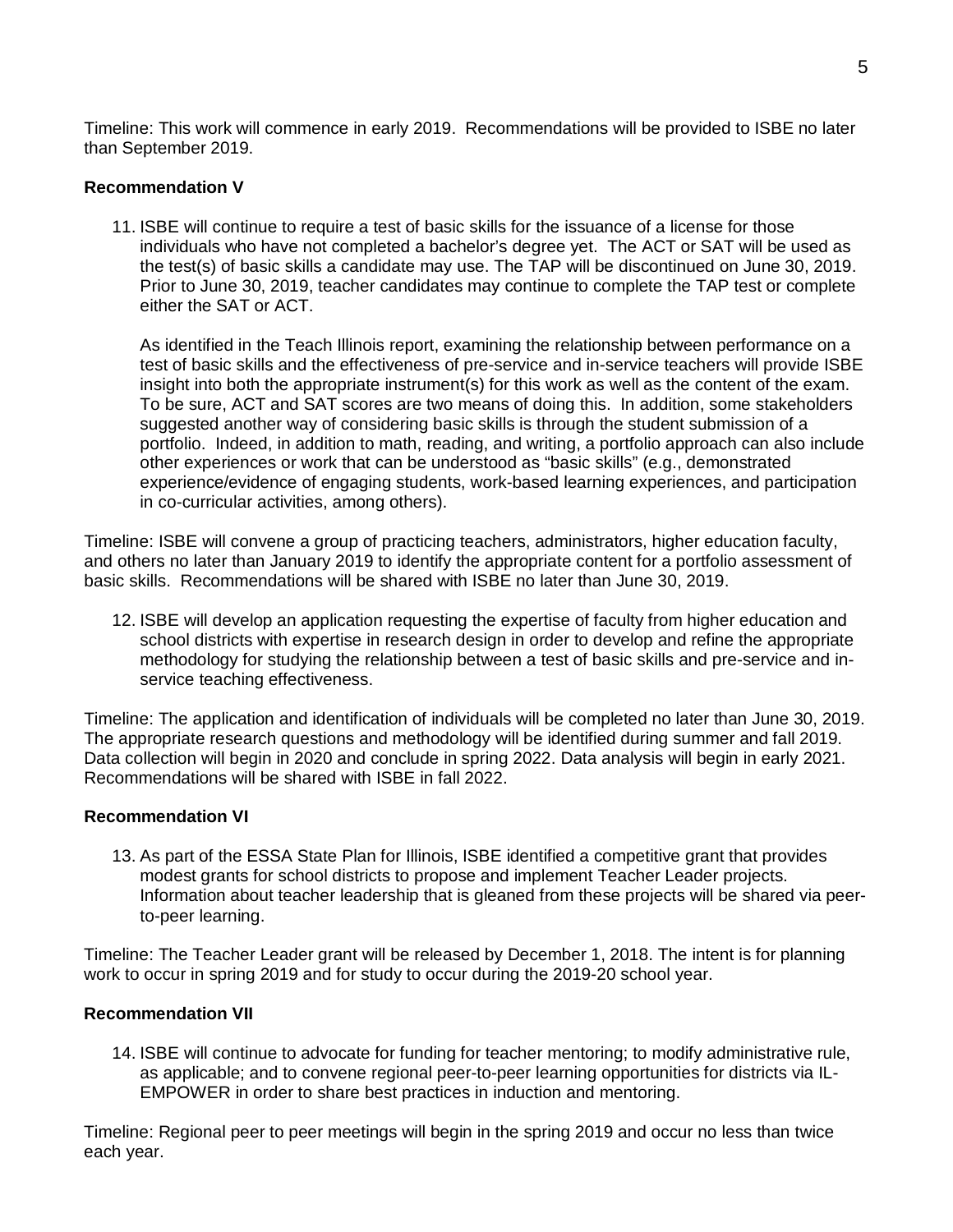15. ISBE will work with practicing teachers, building and district administrators, and others to identify and develop quality standards and research based guidance. These activities are aligned with the reintroduction of the new Teacher Induction and Mentoring statute.

Timeline: The development of quality standards and research based guidance will commence in January 2019. This work will be completed by December 2019.

#### **Background Information**

ISBE launched Teach Illinois: Strong Teachers, Strong Classrooms in September 2017 to better understand staffing challenges and craft a holistic set of policy solutions to address them. The yearlong effort aimed to build on the work already underway across Illinois.

Teach Illinois, a partnership between ISBE and the Joyce Foundation, began with a "year of study," which gave State Board officials a chance to conduct more than 40 focus group sessions and hear from more than 400 teachers, parents, students, principals, superintendents, college of education deans, and other partners. ISBE staff heard about challenges, such as the dilemmas rural and high-poverty urban districts face in recruiting teachers and, in particular, shortage areas such as English as a second language (ESL)/bilingual. ISBE officials also heard about promising practices and thoughtful policy ideas regarding licensure, teacher preparation, leadership, and teacher diversity.

The following recommendations were identified as a result of this work and shared with the Board at its annual retreat on September 11-12, 2018:

- I. Coordinate a statewide campaign to elevate the teaching profession and inspire people, especially those of color, to join the profession.
- II. Incentivize and create opportunities for P-12 and postsecondary institutions to work together to create streamlined rigorous pathways into the teaching profession.
- III. Support partnerships between school districts and teacher preparation programs in order to closely align teacher supply and demand.
- IV. Develop innovative, results-based approaches to educator preparation.
- V. Develop and adopt a research-based bar for licensure that leads to a highly effective and diverse workforce.
- VI. Promote teacher leadership and career pathways with differentiated responsibilities and appropriate incentives.
- VII. Develop robust teacher mentorship and induction programs.

Libi Gil and Jason Helfer summarized the process of the year of inquiry at the September 2018 retreat and shared specific recommendations with the Board. Board members shared thoughts on each recommendation after it was presented. Issues within the recommendations that were noted by Board members include:

- The collective impact of inadequate and inequitable funding and the necessity for fully funding the Evidence-Based Funding (EBF) formula,
- Instability of the state budget (e.g., approved only for a single year at a time and at the end of the school year),
- Lack of opportunity to experience teaching at the high school level,
- School and classroom climate including social and emotional learning,
- Field experiences while in educator preparation,
- Testing required of educators who wish to become licensed teachers, teacher leadership, and
- The importance of mentoring for teachers.

Staff informed Board members at the conclusion of the presentation that the report was posted on the [Teach Illinois website](https://www.isbe.net/teachillinois) and that public comment would be accepted through October 2, 2018.

## *Public Comment*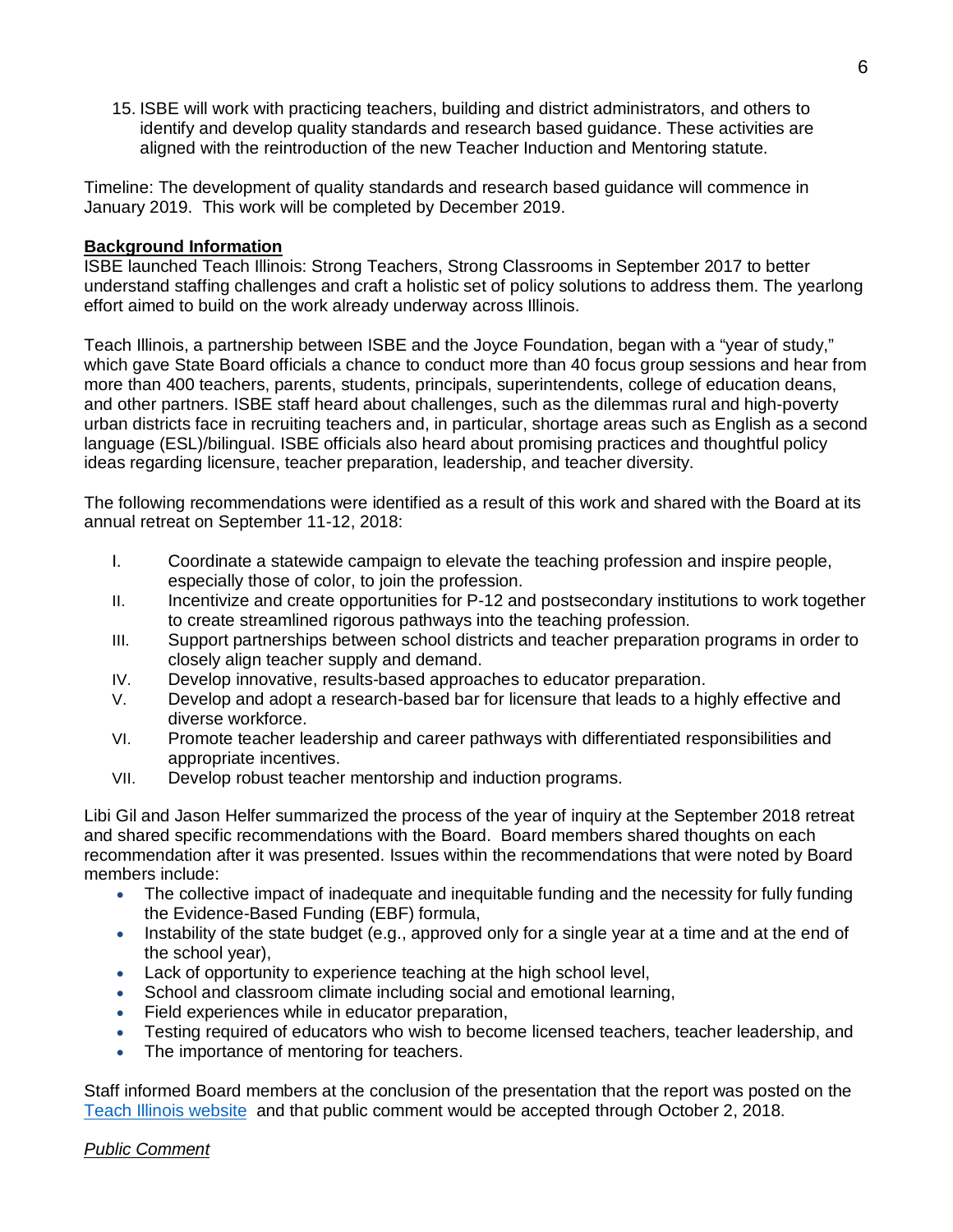ISBE received more than 150 public comments on the report. The majority of the submissions provided insight into multiple recommendations. In some instances, a commenter would suggest how, generally, a recommendation could be coordinated with other recommendations.

## **Recommendation I: Coordinate a statewide campaign to elevate the teaching profession and inspire people, especially those of color, to join the profession.**

Thirty-one individuals submitted comments in favor of a statewide campaign to elevate the teaching profession. A majority of commenters, although in agreement with the recommendation, believe that the success of this approach and the entirety of the Teach Illinois project will be limited until such a time that Illinois reforms its pension system, adequately funds its schools, reduces mandates, refines the teacher evaluation system, improves working conditions for teachers, and increases teacher pay.

Others connected the success of this recommendation to other recommendations, such as teacher preparation, licensure requirements, and teacher leadership. Still others, while believing the campaign is the correct action, believe it must, in addition to celebrating the good work that occurs in schools, also acknowledge the systemic barriers that limit the access of individuals who wish to enter the teaching profession (e.g., testing requirements, cost of testing, low pay, working conditions). Others also indicated that a campaign to elevate the profession must re-establish respect of the profession and do so in a way that also inspires individuals of color to enter into the profession. The campaign should teach the broad public, including community leaders, politicians, and employers, about the valuable impact that teachers have on the lives of children.

## **Recommendation II: Incentivize and create opportunities for P-12 and postsecondary institutions to work together to create streamlined pathways into the teaching profession.**

Twenty-one individuals submitted comments regarding Recommendation II. A few commenters asked for additional clarity in what is meant by "streamlined pathways" and "dual credit pathways." Some requested that these pathways be developed cooperatively with practicing teachers to provide rich, rigorous, and relevant experiences for future teacher candidates. Others suggested that dual credit be offered for a pathway in high school that leads to licensure at the postsecondary level and that the Illinois Articulation Initiative between two- and four-year colleges should be aligned in such a way as to assist students in identifying and completing pathways.

Some commenters suggested that a distinct education pathway be included within the Health and Public Service Career Cluster as well as identified examples of possible dual credit courses as part of the pathway. Other commenters stated that it could be helpful to utilize Regional Offices of Education (ROEs) or Intermediate Service Centers (ISCs) in order to identify local needs. Still others suggested that one critical area for partnerships is to ensure that candidates are afforded multiple and extended opportunities in a variety of school sites.

#### **Recommendation III: Support partnerships between school districts and teacher preparation programs in order to closely align teacher supply and demand.**

Twenty-one comments were received regarding Recommendation III. All commenters agreed with the importance of school district/higher education partnerships. However, some commenters suggested that the work of these partnerships focus first on preparing candidates in content and pedagogy and less on supply and demand. One commenter asked about the logistics of the partnership grants identified in the report (e.g., who is responsible for the administration of the grant -- districts or higher education?) as well as the importance of ensuring clarity of roles and responsibilities. Other respondents suggested that the partnerships should focus in high-needs endorsement areas (e.g., special education, ESL/bilingual) or geographic regions (e.g., rural schools, low-performing schools)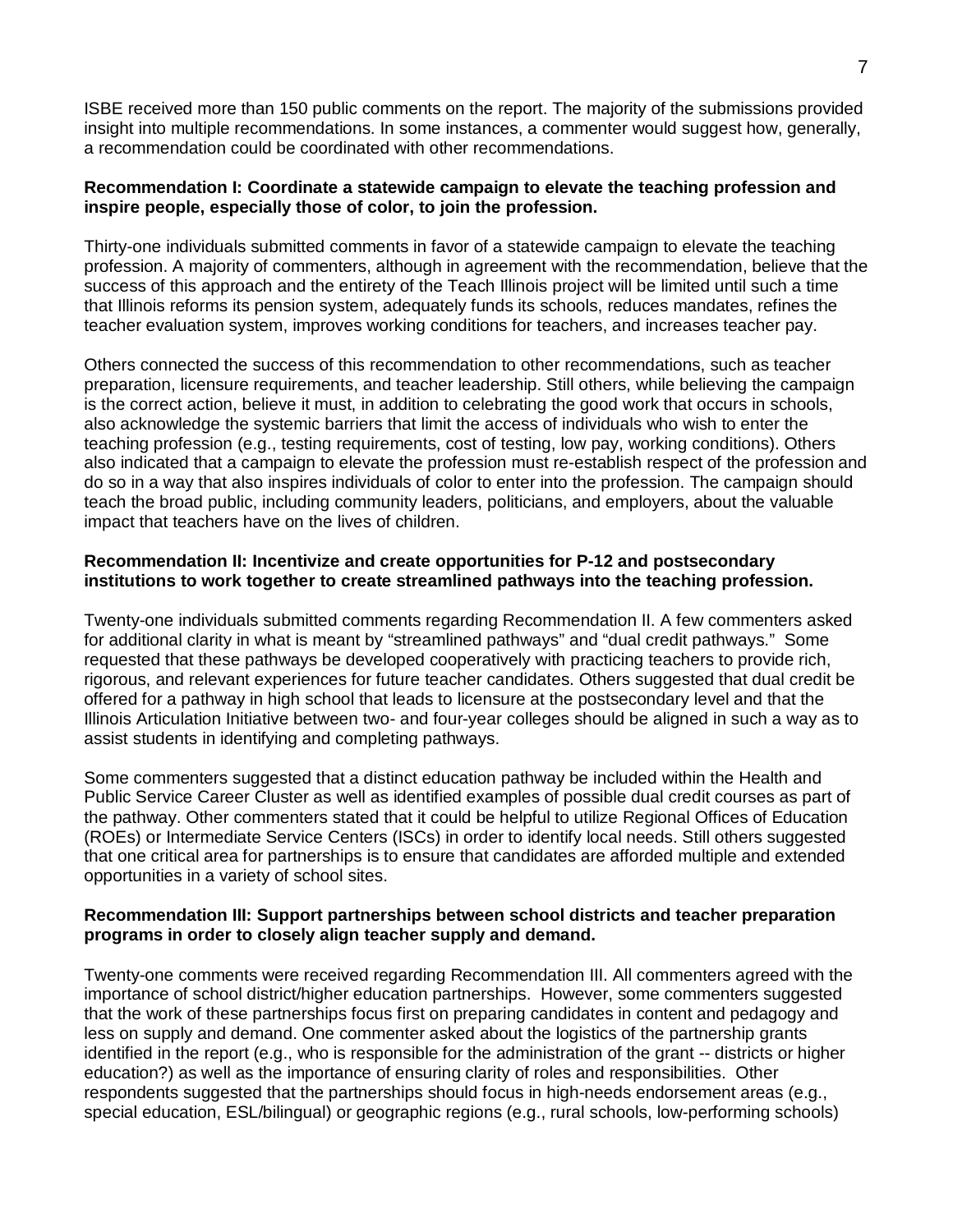and include community members or/and organizations in the partnership work.<sup>[12](#page-7-0)</sup> Related to the aforementioned, some commenters suggested the importance of creating district/high education partnerships based upon local district need as well as identifying and making available data to determine partnership needs.

A few commenters recognized the Partnership in Educator Preparation (PEP) work and its importance in understanding district need. A few commenters, however, contested the accuracy or lack of inclusion of data in specific endorsement areas (e.g., ESL/bilingual and early childhood education [ECE]). Some commenters also suggested that ISBE not use outcome data outside the control of the preparation programs when considering preparation program efficacy (e.g., retention rate, job placement, or test scores). Others stated that preparation programs should provide data to candidates on current supply and demand as individuals determine which grade span or content they may wish to teach. Finally, commenters suggested that one way of assisting with the partnership between districts and higher education -- and recruitment, in general -- is to allow compensation for candidates during student teaching.[13](#page-7-1)

# **Recommendation IV: Develop innovative, results-based approaches to educator preparation.**

Fifty individuals provided comments on Recommendation IV. Some commenters asked for clarity regarding what is meant by "innovative" and "results-based" approaches to educator preparation. Many supported the idea of increasing the avenues of entry into teaching but requested that ISBE work with practicing teachers, administrators, higher education faculty, and other stakeholders to determine the criteria and competencies necessary in an innovative program and that these programs also include induction and mentoring supports for newly licensed teachers. Some suggested that program approaches are tied to district need/high-needs areas (e.g.,  $ESL/b$ ilingual,  $^{14}$  $^{14}$  $^{14}$  ECE).  $^{15}$ 

Also, many commenters identified where this work should occur (e.g., including, but not limited to, higher education and community-based sites) as well as the types of experiences a candidate should undergo while in a preparation program. In contrast, others believe that only four-year institutions of higher education should offer teacher preparation programs. So, too, some commenters believed that including P-12 student outcomes as part of a suite of measures for preparation program accountability is a poor idea as preparation programs do not possess oversight of their candidates once they matriculate, cannot control the length of time a teacher is in the field or whether she or he was mentored, and the like.

Those commenters who supported the idea of increasing the avenues of entry into the field also believe that by doing so, Illinois will be in a better position to recruit diverse candidates into the field. Doing this,

- In a charter school or nonpublic school, recognized or seeking recognition via ISBE, or
- Participating in a Grow Your Own program, or
- Has at least one year of experience in a school or community-based early childhood setting and did student teaching at the same site where the experience was gathered, or
- Holds an Educator License with Stipulations endorsed for Transitional Bilingual Educator, Career and Technical Education (CTE) Educator, or Provisional CTE Educator and works in a school district, or • Holds a substitute teacher license and is employed by Chicago Public Schools.

<span id="page-7-0"></span> $12$  In particular, the recent enactment of Public Act 100-822 provides individuals who hold a bachelor's degree and who work in community-based early childhood education settings the opportunity to obtain a Professional Educator License.

<span id="page-7-1"></span><sup>&</sup>lt;sup>13</sup> Currently, Illinois Administrative Code 25.620 allows candidates to receive credit and compensation as a teacher during student teaching if the candidate is student teaching:

<span id="page-7-3"></span><span id="page-7-2"></span><sup>&</sup>lt;sup>14</sup> Commenters also contested the data in the Teach Illinois report regarding the number of English Learners (ELs) in Illinois schools. SIS data indicates that 10.7 percent of K-12 students were identified as ELs in 2017-18. The accuracy of data is paramount as it suggests an even greater need for educators to receive training and/or endorsement in ESL/bilingual in order to serve ELs. ISBE will update this in the Teach Illinois report. <sup>15</sup> PA 100-645 allows teachers working in community-based ECE classrooms to receive licensure through an institution of higher education with an approved program while being mentored by a licensed teacher.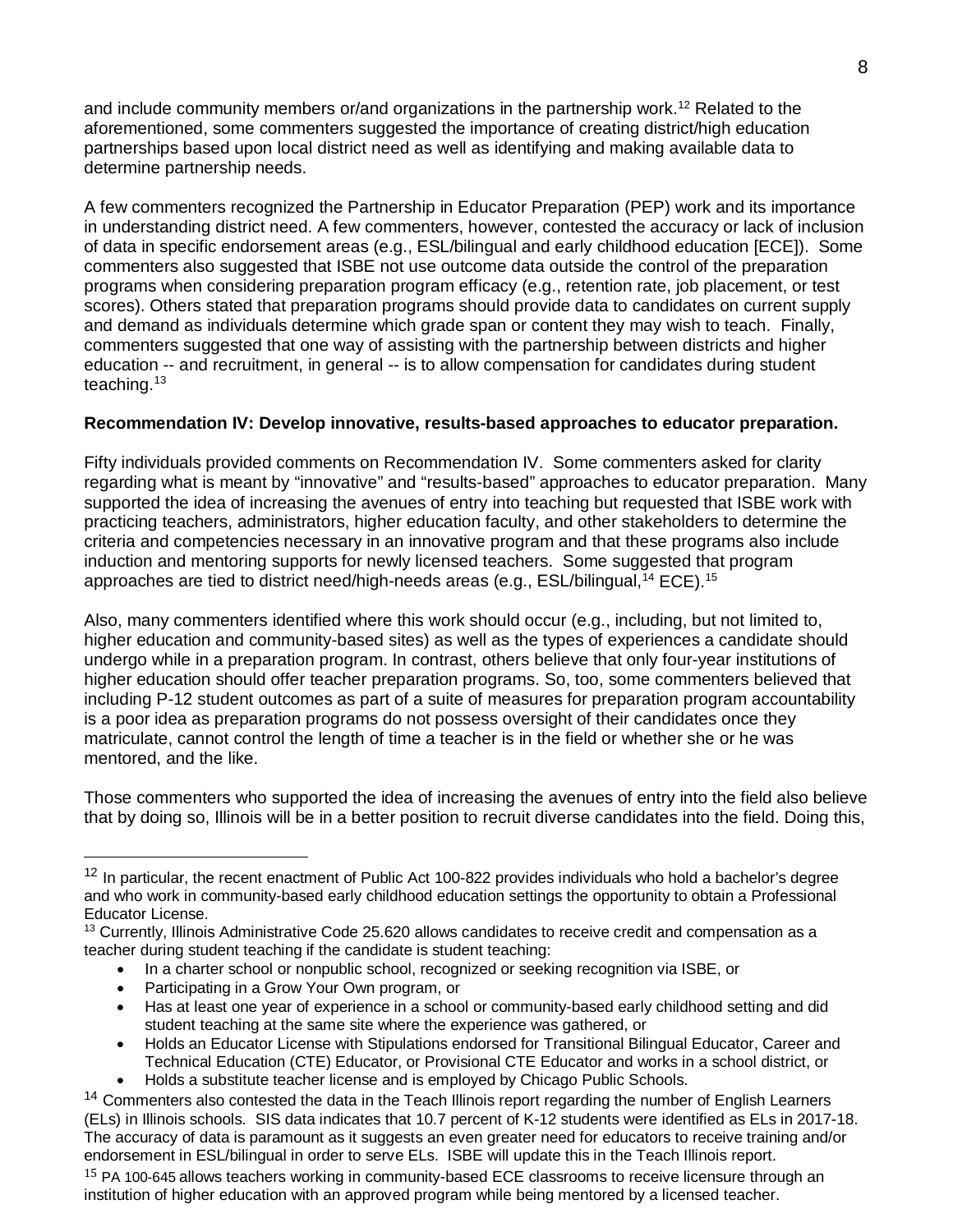in turn, could assist with Recommendation I. More specifically, a few commentators suggested by funding programs, such as "Troops for Teachers" and "Grow Your Own"; implementing programs, such as Educators Rising; or supporting the implementation of Supporting Future Teachers Program<sup>[16](#page-8-0)</sup> could result in additional individuals entering into the field.

One commenter suggested that one way of moving toward a results-based program is by requiring a yearlong student teaching experience. Another suggested that a common pathway for first-year teachers be standardized statewide and to anticipate the learning trajectory needed for specific content areas so it may be part of preparation and professional learning once one is licensed. Others suggested that considering the needs of career changers is important when contemplating the logistics of how one becomes a teacher (e.g., counting previous professional experience or creating a means to receive licensure or an additional endorsement without needing to return to school). Still others requested that ISBE waive the subject matter requirements (e.g., credit hour) for subsequent endorsement requirements and in high-needs areas. One commenter also stated that only those teachers who receive a proficient or exemplary on a teacher evaluation should be afforded the opportunity for waiving subsequent endorsement requirements.[17](#page-8-1)

In contrast, a few commenters stated that not all shortage areas should be dealt with through "streamlining" or reduction in coursework (e.g., deaf and hard of hearing).<sup>[18](#page-8-2)</sup> So, too, some questioned why ISBE does not recognize other nationally recognized approaches to educator preparation via a Professional Educator License (e.g., Montessori). A few other commentators, some of whom support the idea of multiple avenues of entry, think that ensuring that the program(s) are of high quality and held to the same standards, regardless of delivery model, is paramount. Some commenters asked if "innovative" and "results-based" approaches to preparation would be mandatory or optional for institutions of higher education and if these approaches would meet the requirements for national accreditation that some Illinois institutions with educator preparation programs may undergo.

#### **Recommendation V: Develop and adopt a research-based bar for licensure that leads to a highly effective and diverse workforce.**

Recommendation V received 79 comments. The majority of commenters either requested removal of a requirement for a test of basic skills in order to receive licensure or that ISBE should consider other approaches to this assessment.<sup>[19](#page-8-3)</sup> A few individuals supported the continued use of a test of basic skills. Five other commenters exhorted ISBE not to "dumb down" or "make becoming a teacher easier." A few commenters stated that basic skills are more than the content of any one test and that preparation include experiences that introduce candidates to the requirements of Performance Evaluation Reform Act via experienced teachers. Numerous commenters shared their personal struggles with successful completion of the test of basic skills requirement.

A number of commenters suggested that the Test of Academic Proficiency (TAP), in particular, should not be used as a test of basic skills. A few also identified the ACT and SAT as inappropriate, whereas others suggested modifying the cut score of the TAP or exempting candidates with a particular GPA.

<span id="page-8-0"></span><sup>&</sup>lt;sup>16</sup> PA 100-0982, which spells out the Supporting Future Teachers Program, allows teacher candidates who meet certain requirements to work under the supervision of a district employee while enrolled at least part time in a preparation program.

<span id="page-8-1"></span><sup>&</sup>lt;sup>17</sup> Related to comments about the modification of requirements for the receipt of a subsequent endorsement: Two commenters focused in particular on ESL and bilingual endorsements. These endorsements are a bit different than other endorsements. ESL and bilingual endorsements are subsequent endorsements. One may not earn an initial endorsement in ESL or bilingual teaching on a Professional Educator License.

<span id="page-8-2"></span><sup>&</sup>lt;sup>18</sup> It is important to note that "results-based" and "innovative" programming does not necessarily mean that a preparation program is necessarily streamlined. An approach that emphasizes competency, for instance, may take more or less time than completing a course, depending upon the candidate.

<span id="page-8-3"></span><sup>&</sup>lt;sup>19</sup> One commenter suggested that an individual should not need to pass any test or hold a bachelor's degree for the receipt of a teaching license.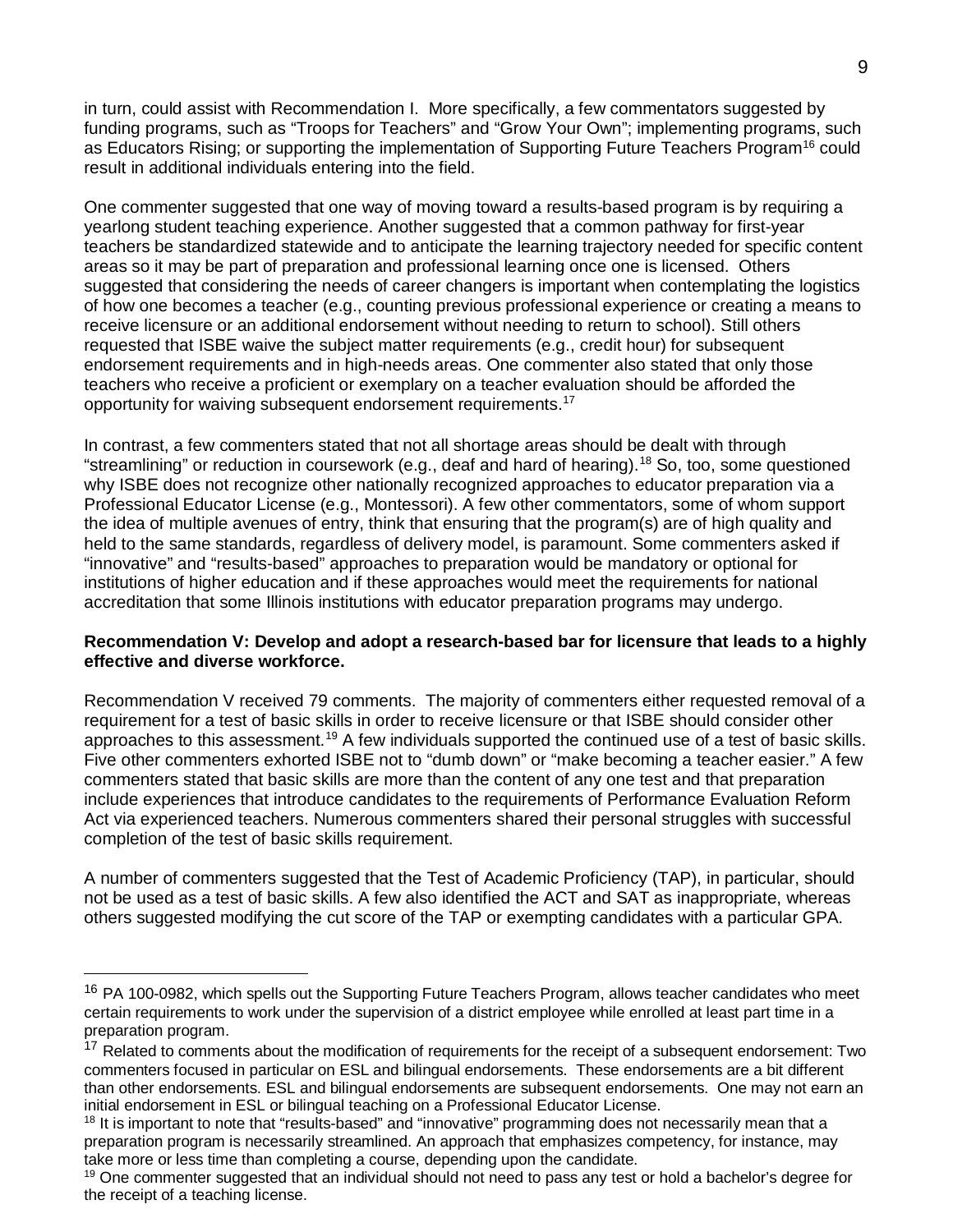Others believe that a test of basic skills is important and should take place through portfolios or other methods.

One commenter, a career changer, noted her difficulty in passing the TAP and offered that depending upon how ISBE "…chooses to adapt, change, and evolve the path to becoming a teacher" may impact how the field of teaching is viewed by those who may consider becoming a teacher. A few commenters already possessing professional licenses in other professions (e.g., nurses, social workers, psychologists) questioned the need for a test of basic skills for those who wish to become school service personnel and already possess a bachelor's degree (e.g., school nurse, school social worker, school psychologist). More generally, some commenters suggested that individuals who hold a bachelor's degree should be exempt from the test of basic skills requirement. Additionally, a few commenters suggested that a test of basic skills would be waived if the GPA of a candidate is over 2.75/4.00 in college coursework.

Commenters also acknowledged the disproportionate pass rates on the TAP and its impact of building a diverse teacher pipeline. One commenter also encouraged ISBE to consider the racial disparity in passage of the edTPA. Some provided research suggesting the weak link between licensure exams and effectiveness. Finally, some commenters questioned the content of the TAP and its relationship to what the individual commenter is or wishes to teach.

#### **Recommendation VI: Promote teacher leadership and career pathways with differentiated responsibilities and appropriate incentives.**

Seventeen individuals submitted comments on Recommendation VI. Some commentators were critical of the lack of historical context provided in the Teach Illinois report regarding previous mentoring and induction initiatives at the state level. This lack of context, commenters suggested, could too easily lead to the repeating of past mistakes, which Illinois cannot afford to do.

One commenter suggested that one way of promoting teacher leadership will require that the state consider how to reach experienced teachers in rural areas who may not be able to access the same opportunities for growth and leadership as those teachers in other parts of the state. Related to this, other commenters suggested that the General Assembly identify sustainable funding streams to support teacher leadership. At the same time, some commenters acknowledged that teacher leadership opportunities may be limited by how building and district administration understand the work and, on account of this, the opportunities that are provided for its expression. Also, some, while supporting teacher leadership, are concerned that it will be viewed as just another responsibility for an already overburdened teacher. Commenters went on to suggest that for teacher leadership to succeed in school sites, working conditions within the school must be improved. A few commenters identified National Board Teacher Certification and required professional development/learning as a way of promoting teacher leadership. One commenter asked that ISBE re-evaluate its choice to move away from tiered licensure.<sup>20</sup>

Other comments suggested that the grant program identified in the Teach Illinois report should require that districts partner with ROEs/ISCs and/or institutes of higher education. Some commenters requested that through the grant opportunity in the Teach Illinois report, ISBE work with teachers to study the validity of the teacher leader pathway. A few commenters cautioned ISBE that the teacher leader endorsement, if earned through competency, should align with other credentials and professional learning recognized by higher education. So, too, a few stated that since the teacher leader endorsement requires one be introduced to a specific set of ideas and skills, a teacher leader endorsement should not be earned through competency but through a program of study.

Another suggested the roles in which a teacher leader could serve and requested ISBE identify these roles for purposes of assignability (e.g., cooperating teacher, mentoring new teachers, and contributing

<span id="page-9-0"></span><sup>&</sup>lt;sup>20</sup> A tiered licensure system differentiates licensure based upon the level of experience (e.g., novice teacher and experienced teacher) or type of experience that a teacher possesses (e.g., National Board Teacher Certification).